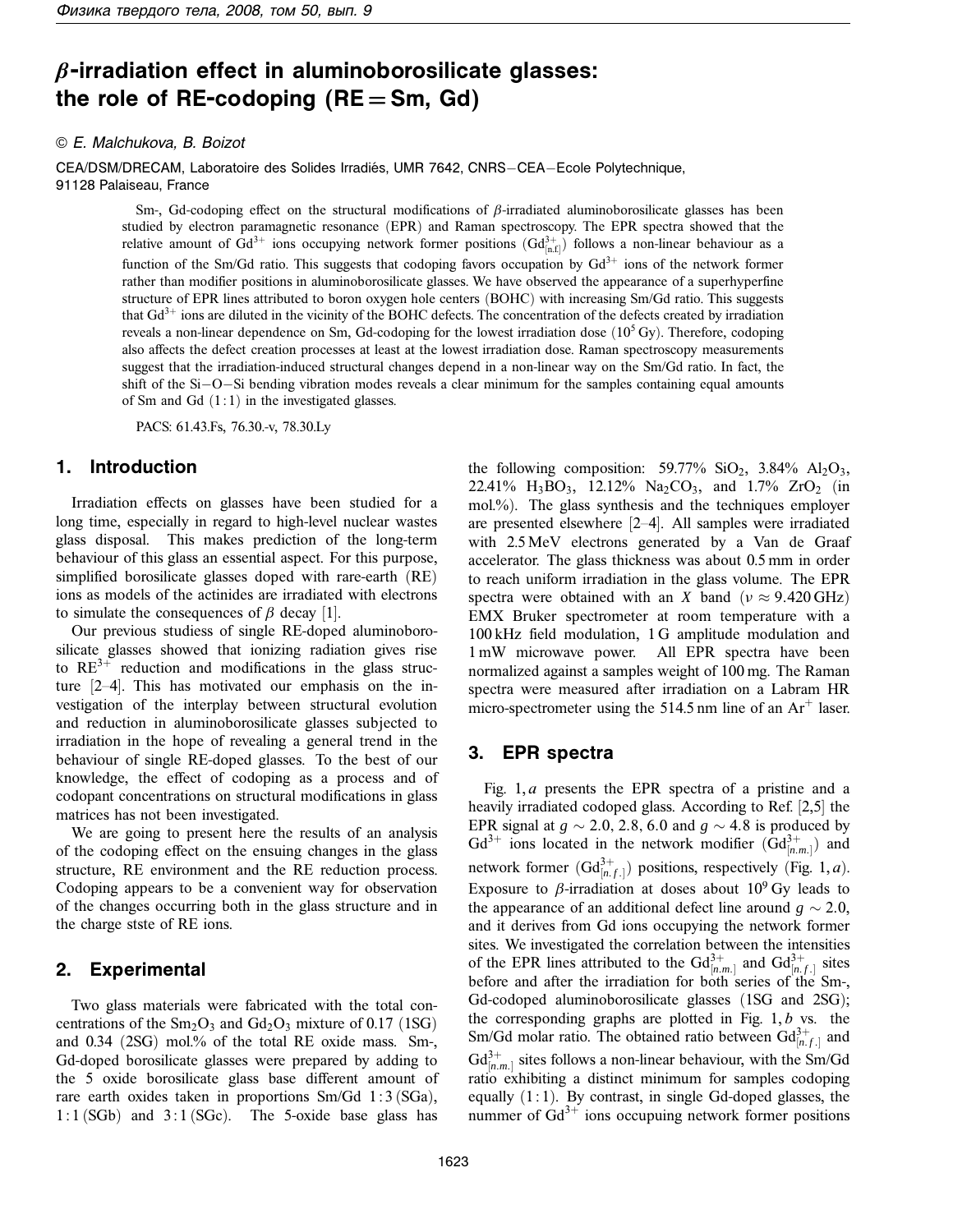

**Figure 1.** EPR spectra of 0.34 mol.% codoped **(**amount of rare earth oxide in proportion Sm/Gd 3 : 1 (2SGc)**)** and Gd-doped aluminoborosilicate glasses (*a*); relative amount of Gd<sup>3+</sup> ions located in network former positions as a function of Gd<sub>2</sub>O<sub>3</sub> concentration for codoped and single doped glasses (*b*). The line is a guide for the eyes only.

is minimized by the gadolinium oxide concentration in a monotonic manner as shown in Fig. 1, *b*. Codoping, therefore, favors preferable location of  $Gd^{3+}$  ions in network former rather in modifier positions.

Fig. 2, *a* displays EPR spectra of aluminoborosilicate glasses doped with different RE elements and irradiated with  $10^5$  Gy. A part of the high field region is shown on a finer scale. It is known that the EPR spectrum of irradiated glasses is complex and is actually the sum of EPR lines from several paramagnetic centers, although its major component derives from the boron oxygen hole center (BOHC) ( $\equiv$  B-O<sup>•</sup>) resonance [6]. We can observe in the Fig. 2, *a* a weak evolution of the EPR line as a function of the glass chemical composition (for different RE-dopants). Similar EPR resonances are encountered in all EPR spectra. In particular, incorporation of Sm, Nd and Ce ions induces only variations of the shape and intensity of the irradiated glass EPR spectrum. At the same time, the EPR resonance of the Gd-doped glass reveals no sign at all of a resolved structure. The 1SG and 2SG glass EPR spectra plotted vs. the Sm, Gd-codoping ratio exhibit some differences (Fig. 2, *b*). It is seen that an increase of the Sm/Gd ratio leads to the appearance of superhyperfine structure of BOHC defects. This structure of the defect line is most noticeable at low  $Sm<sub>2</sub>O<sub>3</sub>$  contents in codoped 1SG samples (sample 1SGb). However, the ability to discern the structure of the defects diminishes with the increase of the total RE content from 0.17 (1SG) to 0.34 (2SG) mol.% and resolution can be obtained only for the samples with Sm/Gd raito above 3/1 (2SGc) (Fig. 2, *b*).

EPR spectroscopy offers a possibility of estimating the concentration of paramagnetic defects. We estimated the influence of RE concentration on the amount of defects



**Figure 2.** Changes in the EPR spectra of different RE-doped (*a*) and Sm-, Gd-codoped aluminoborosilicate glasses (defect region at  $g \sim 2$ ) plotted vs. Sm content for different Sm/Gd proportions 1:3 (SGa), 1:1 (SGb) and 3 : 1 (SGc)(*b*).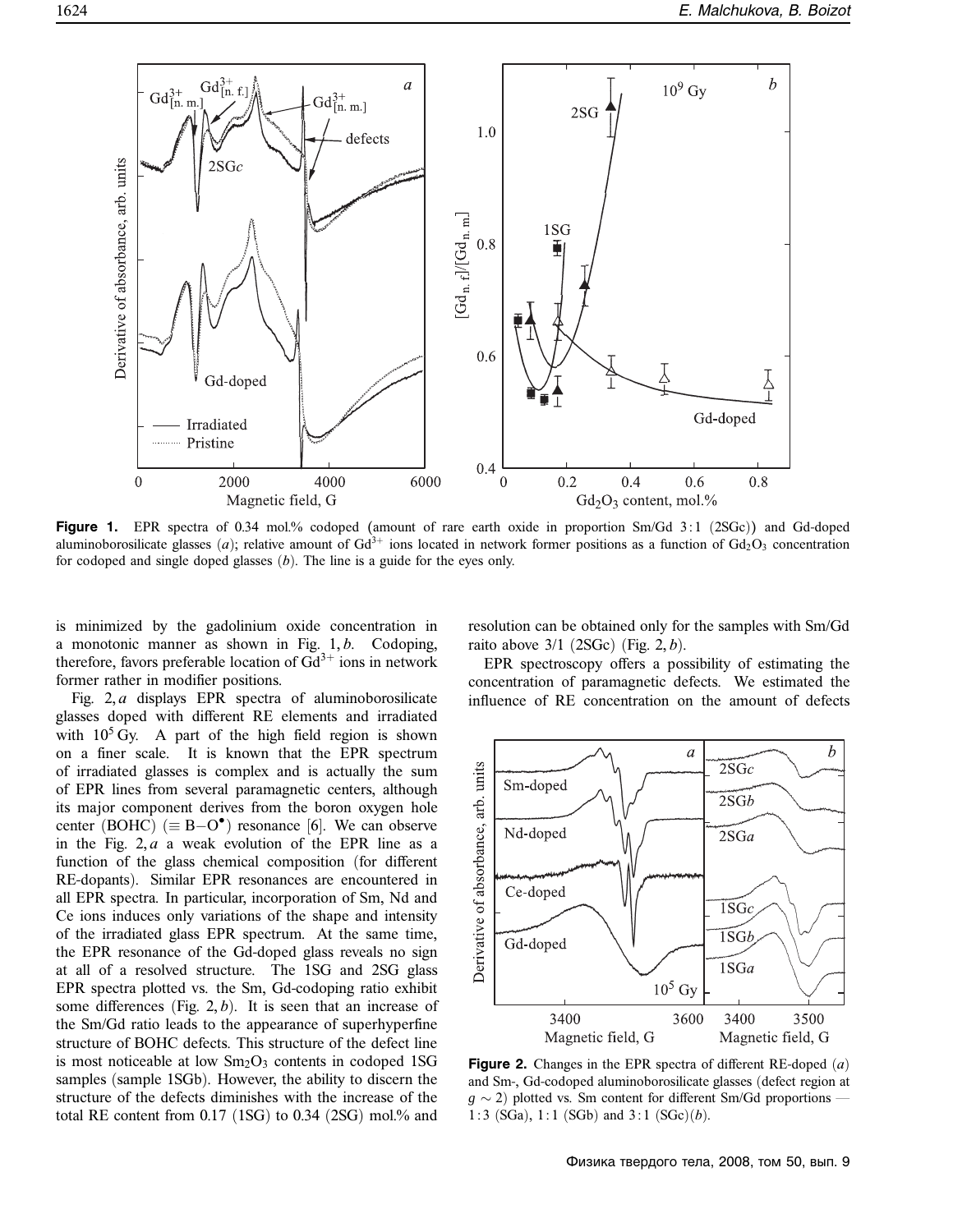

**Figure 3.** Defect concentration as a function of different RE for all irradiation doses (*a*) and of Sm content for  $10^5$  and  $10^9$  Gy (*b*). The line is a guide for the eyes only.



**Figure 4.** Raman shift of Si-O-Si bending vibration modes for Sm-, Gd-codoped aluminoborosilicate glasses plotted as a function of Gd content (*a*) and different RE-doped aluminoborosilicate glasses plotted vs. RE content (*b*). The line is the guide for the eyes only.

produced by irradiation. Fig. 3, *a* shows that for all single RE-doped glasses, an increase of the dopant concentration brings about a decrease of the number of defects. On the contrary, the defect concentration in codoped glasses follows a non-linear dependence onthe Sm/Gd ratio (Fig. 3, *b*) at the lowest irradiation fluence. Therefore, codoping can strongly affect also the defect creation processes, at least at the lowest irradiation doses.

#### **4. Raman spectra**

Raman studies of aluminoborosilicate glasses have shown that for at the highest irradiation doses  $(10^9 \text{ Gy})$ , a progressive longward shift is observed of the 460 cm−1, vibration band, which corresponds to a decrease of the average Si-O-Si bond angle as well as a decrease of the average ring size [7]. This is typical for these glasses, both without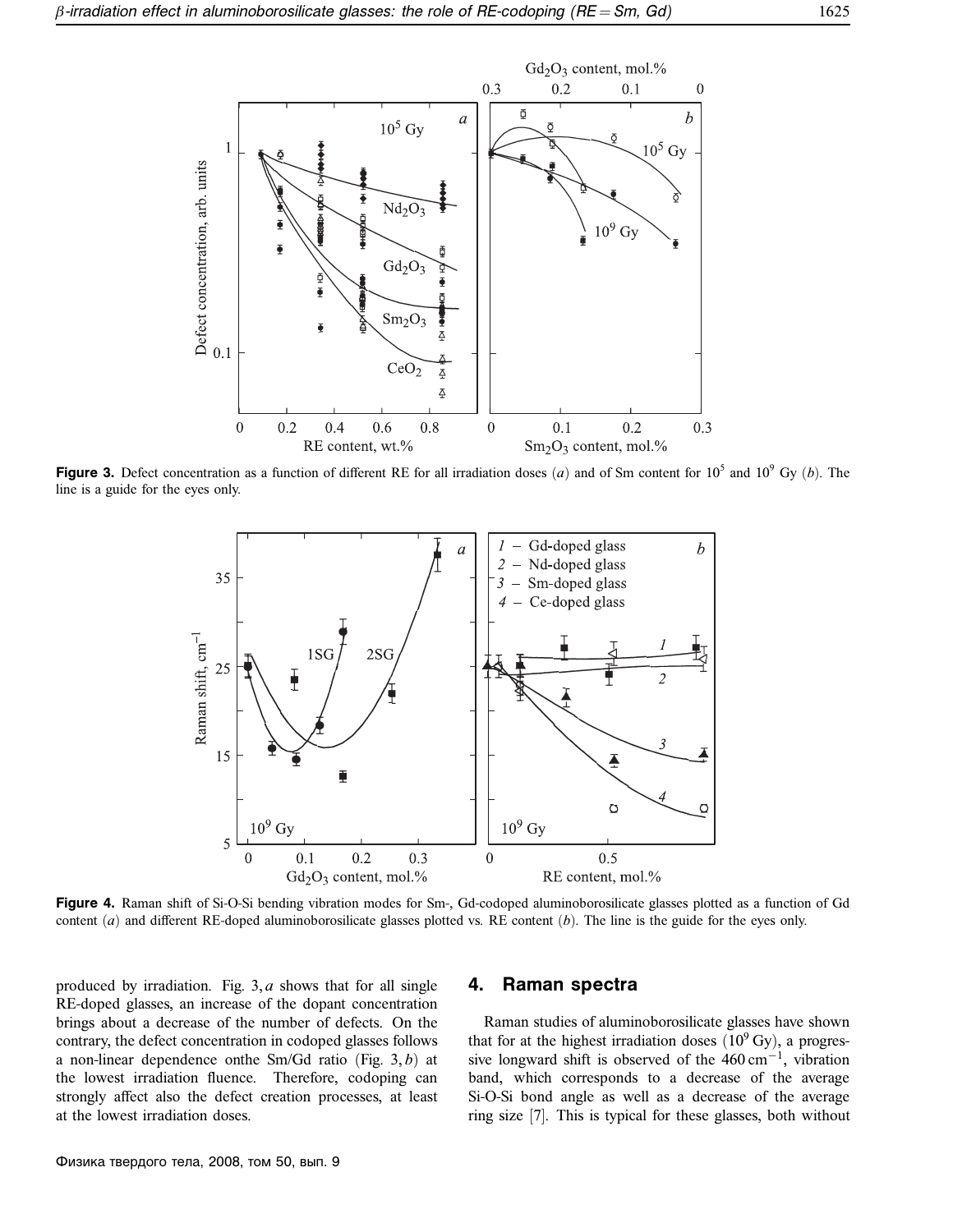dopants and single RE-doped, and it was reported in [2,5,8]. Nevertheless, non-linear evolution of the Si-O-Si bending vibration modes shift is apparently revealed with an increase of the relative fraction of gadolinium oxide (Fig. 4, *a*). Moreover, this relation dependence showed a completely different behavior compared with Raman shift of the same Si-O-Si modes in other single-doped aluminoborosilicate glasses, as it is shown in Fig. 4, *b*.

# **5. Discussion**

In order to predict the long-term behaviour of realistic nuclear waste glasses, simplified borosilicate glasses doped with some RE elements to simulate the actinides were irradiated with electrons to model the effects of *β*-decay [1]. Recently we have shown that structural modifications in aluminoborosilicate glasses doped with rare-earth ions under irradiation are correlated with the content and nature of the RE-dopant [2–4]. According to [2–4], the weakening of some structural changes inducel by ionizing radiation, more specifically, sodium migration, Raman shift of the Si-O-Si bending vibration mode and point defect creation can be linked to the relative stability of the different redox states of the RE ion. As follows from the results presented, double-doped and single-doped aluminoborosilicate glasses containing Sm, Ce and/or Gd, Nd reveal completely different behavior under irradiation, a feature evidenced both by the EPR and Raman spectroscopy. Taking into consideration the ability of some RE elements to be reduced, and also the influence of this process on both the structural evolution and defect creation, it could be suggested that mixing of these two dopants in the glasses under study should exhibit a monotonic dependence of structural changes and defect creation on RE content in the mixed series from Gd to Sm, related with the increase of the Sm/Gd ratio. In fact, as it can be seen from the Fig. 1, *b*, for each glass series (1SG and 2SG) the  $Gd_{n,f}/Gd_{n,m}$  ratio follows a non-linear dependence on Gd content. However, with no mixing this relation reveals a distinct monotonic falloff (Fig. 1, *b*). It should apparently be ascribed to some mixed RE effect.

The shape of the EPR line originating from defects in different RE-doped glasses presented in Fig. 2, *a* reveals some variations. The nature of the defects is thoroughly considered in Ref. [6]. We can infer from this result that only a fraction of the defects becomes modified. At the same time the unresolved structure of the EPR defect line of Gd-doped glass suggests that in the case of Gd ioncorporation in aluminoborosilicate glass matrix the RE ions are located in the vicinity of the BOHC defects created by irradiation. Evidence for a specific distribution of  $Gd^{3+}$  ions in borosilicate glasses was already suggested by Raman spectroscopy measurements which were performed on borosilicate glasses doped with the highest  $Gd_2O_3$ content [8]. Therefore, it appears reasonable to assume that the specific broadening of the line shape is due to dipole-dipole interaction between the gadolinium ions and defects. The evolution in structure of the EPR defect line

is also observed for both series of codoped glasses with didderent fractions of Sm, Gd, up to single-doped samples (Fig. 2, *b*). The modifications are therefore induced by the incorporation of Gd ions. It should be noted that variations of defect concentration produced during irradiation at a fluence of  $10<sup>5</sup>$  Gy in mixed Sm-, Gd-doped glasses depends on the RE mixing, and that this effect has a tendency to decrease with increasing fluence (Fig. 3, *b*). One explanation could be that the environment of both Gd and Sm ions (coordination number and redox state) changes also as a function of the dose and, therefore, it could exert an influence on the processes involved in defect production.

The phenomenon of a non-linear change of some glass physical properties with the ratio of two alkali ions present is referred to in the literature as the "mixed alkali effect"<br> $(MAP)$  [0] It was suggested that  $MAP$  loods to suppression (MAE) [9]. It was suggested that MAE leads to suppression of alkali migration and to blocking of structural modifications under irradiation [9]. Unlike MAE, RE mixing does not preclude structural changes. As shown in Fig. 4, *a*, the shift of the Si−O−Si bending vibration modes correlating with the non-linear dependence on defects concentration reveals clearly a non-linear character of the behavior with Sm/Gd ratio (Fig. 3, b). By contrast, for single doped glasses the shift of this band seems to be linked to the ability of RE ions to reduce and to the amount of defects produced during ionizing irradiation (Fig. 4, *b*). In fact, in Nd- or Gd-doped glasses where reduction is negligible, an increase in the Nd- or Gd-doping level leads to a moderate decrease of the amount of defects with increasing Nd or Gd content. At the same time, an increase in the Nd or Gd concentration does not influence the structural modifications revealed by Raman spectroscopy (Fig. 4, *b*). On the other hand, as it can be seen from Fig. 4, *b*, the presence of reduction, similar to the case of Ce- or Sm-doping, has a tendency to some blocking of the structural modifications, and the amount of defect decreases promptly (Fig. 3, *a*). Therefore, taking into account this consideration, the impact of RE mixing should reveal a linear dependence of both the amount of defects and of structural changes as a function of RE content, as one progresses along the series from the single Gd to the single Sm doping case. But, in view of the observed correlation between non-linear patterns of both the structural evolution and defect creation, it may be supposed that there exist some additional types of processes connected probably with interaction among the RE ions. Moreover, taking into account that the contributions of the processes involved in the absorption of ionizing radiation by codoped glasses may be different [10], and also that RE ions can interact with one another is more than one way [11], it becomes obvious that the interpretation of the RE mixed effect is not straightforward and requests for its solution further investigation by the luminescence techniques.

## **6. Conclusion**

Our study has shown that the observed irradiationinduced structural evolution in both investigated series of aluminoborosilicate glasses (1SC and 2SG) is due to the